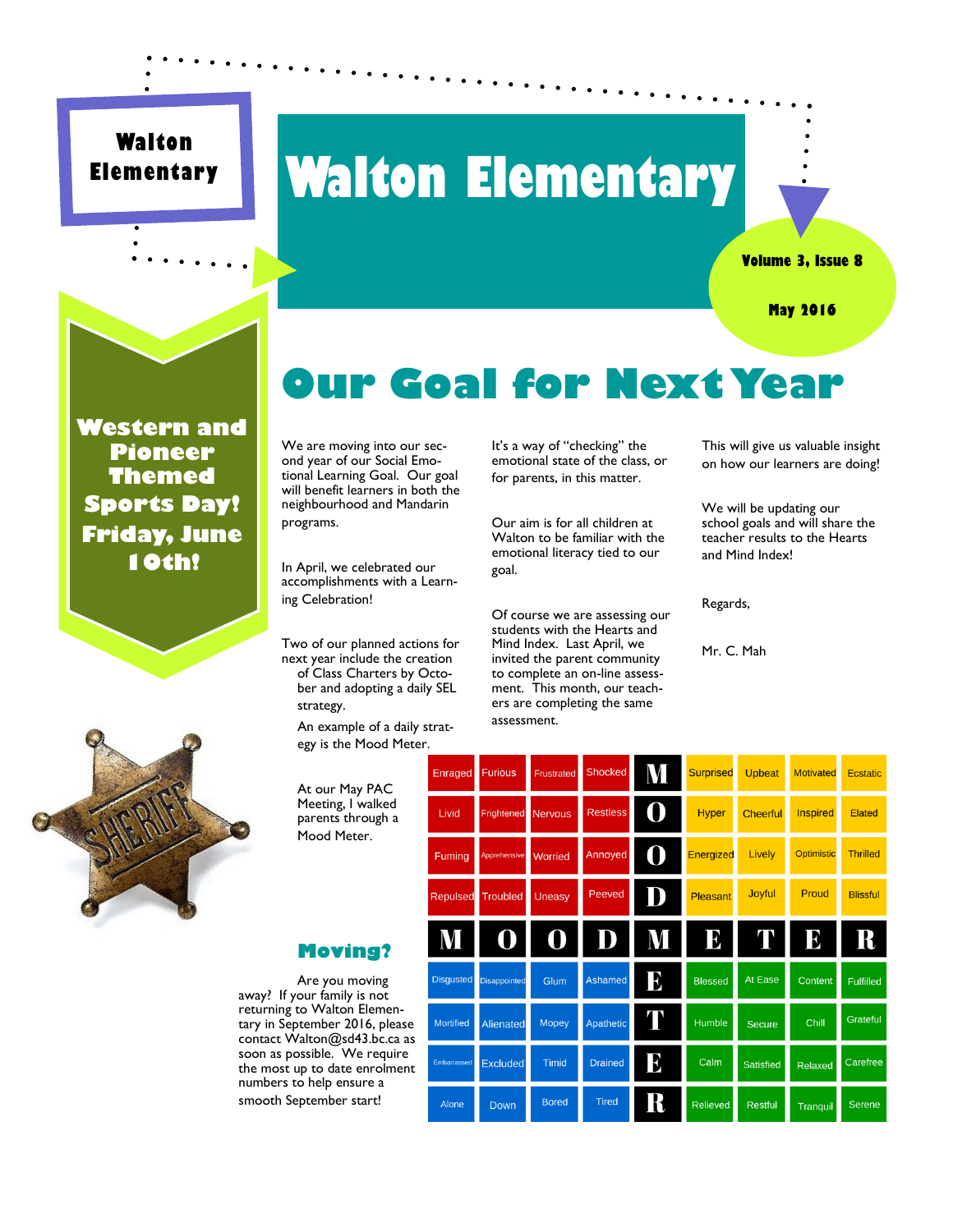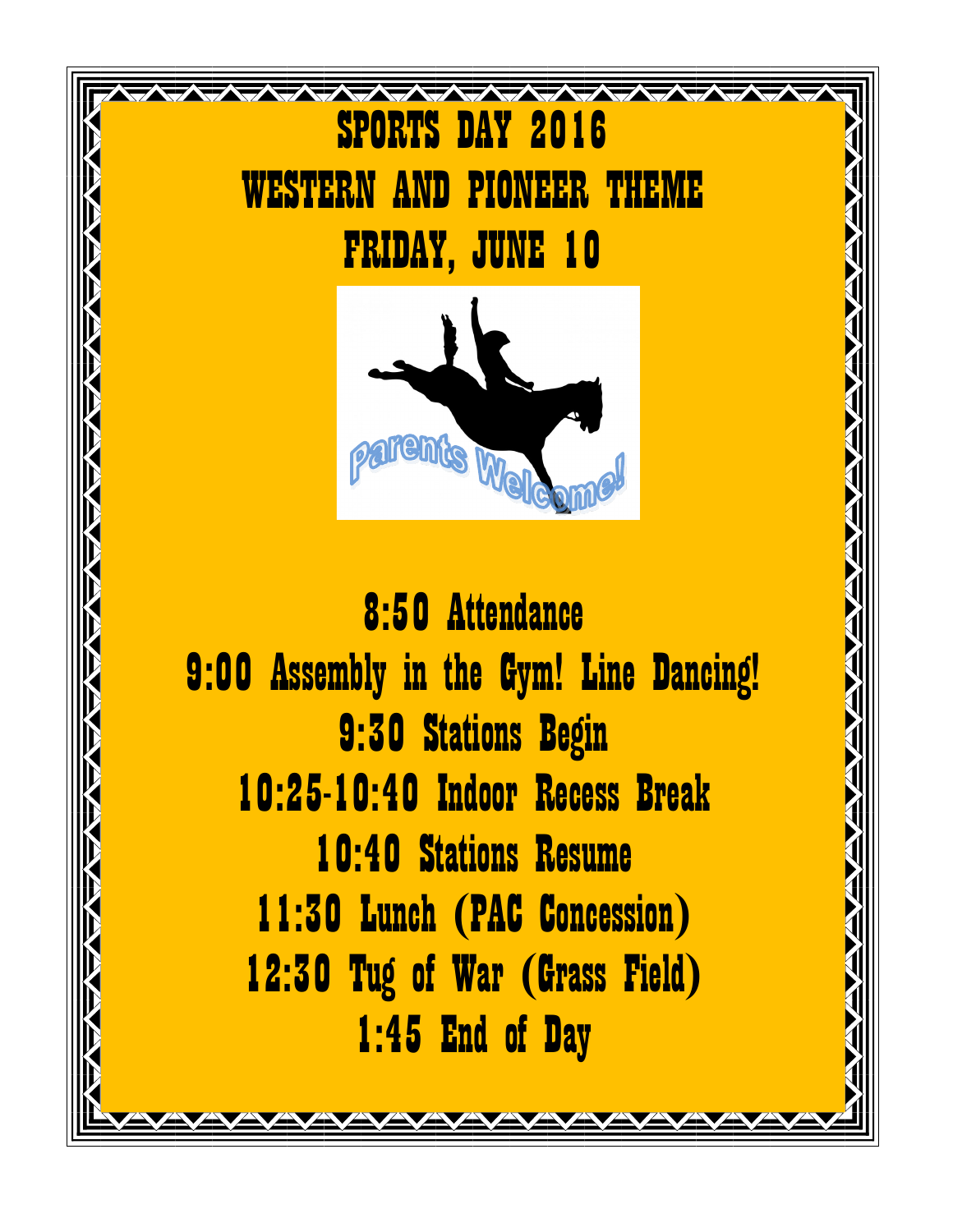## Western Sports Day Station Circuits 9:30-11:30

| A               | B                              | C            |
|-----------------|--------------------------------|--------------|
| Mrs. Friend     | Mr. Finlay                     | Mrs. Rajwani |
| Ms. Ji          | Mrs. Creightney                | Mr. Ross     |
| Ms. Sedlacek    | Ms. Zhou                       | Ms. Wegrich  |
| Mrs. Palmer     | Mrs. Thompson                  | Ms. Zhang    |
| Mrs. Dane       | Ms. Evans                      | Ms. Howells  |
| Mr. Chiang      | Mrs. Hoang                     | Mrs. Dupuis  |
| Mrs. Vanderliek | Ms. Cui                        | Ms. Biedka   |
| Ms. Thiara      | Ms. Dittrick and Mrs. Cimaglia | Ms. Chen     |

#### **WESTERN SPORTS DAY 2016**

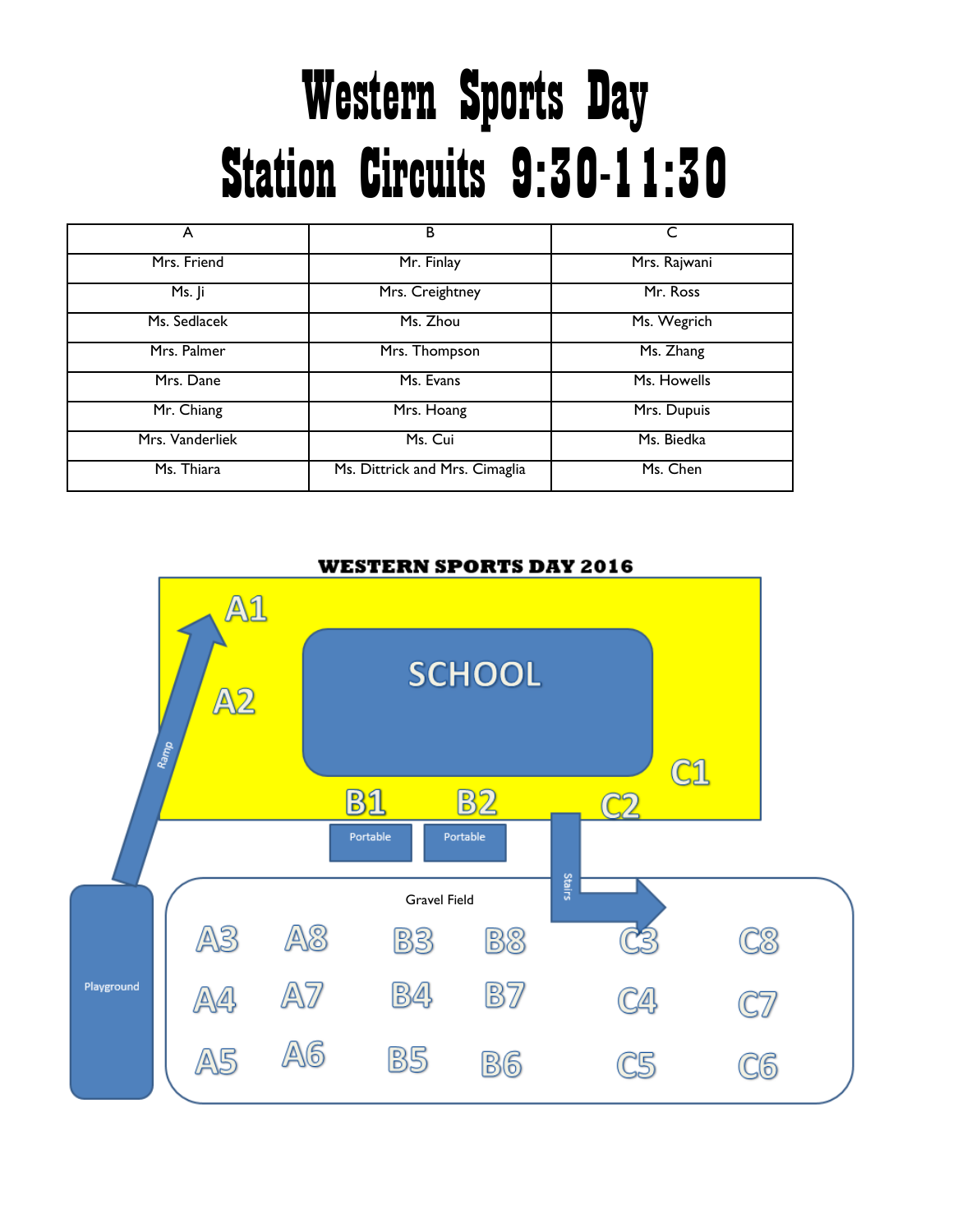#### **Sports Day 2016: Western & Pioneer Theme**

Walton Elementary will host a Western and Pioneer themed Sports Day on Friday, June 10th.

#### **What's the same?**

- Classes will rotate through 8 stations in the morning.
- Tug of War at the end of the day!
- Each class will have a chance to participate.
- If time, parents will also participate.
- PAC Concession Stand set up in gym.

#### **What's different?**

- Classes will be divided into four teams. The teams will be:
	- **Thoroughbreds**
	- **Stallions**
	- Pintos
	- Mustangs
- We will keep track of points from each station.
- There will be master scoreboard and a fun trophy presentation at the end of the day.
- There will be 3 independent circuits of 8 stations. Each class will experience all of the stations.

#### **How to Prepare:**

- Students are encouraged to dress in western/pioneer themed clothes.
- Students will be dismissed at 1:45pm. Please notify your daycare providers!
- Students will need money if they wish to purchase food from the concession stand.
- Watch the weather forecast! Dress for the weather!

#### **Farewells**

farewell assemblies in June.

On Friday, June 24th, our school community will say farewell to our Grade 5 students. For most of these students,

they have spent

- their entire education at Walton
- Elementary. It will
- be our chance to
- honour our Grade
- 5s and wish them
- well. The assembly
- will start at

Walton will be hosting two special 10:40am. Priority seating will be given 9:00am. This is the last day of school. to the parents of our Grade 5 students.

> On Wednesday, June 29th our school community will come together again to wish farewell to our departing staff and

Two Farewell Assemblies in June!

long time families at Walton! There may even be a performance by the Walton Wildcats band! The assembly will begin at

#### **CODE OF CONDUCT**

- Walton's Code of Conduct is being
- revised. This is an annual process
- whereby we review our Code of Conduct. The Code of Conduct outlines
- our expectations for student conduct
- at school.
- 
- This year, we are aligning our Code of
- Conduct with the work that we are
- doing in Social Emotional Learning. The
- draft of our 2016 Code of Conduct can
- be found on our school [website!](http://www.sd43.bc.ca/elementary/walton/About/COC/Documents/Code%20of%20Conduct%20-%20%20Walton%20Elementary%20%28Spring%202016%29.pdf)

**WALTON ELEMENTARY**



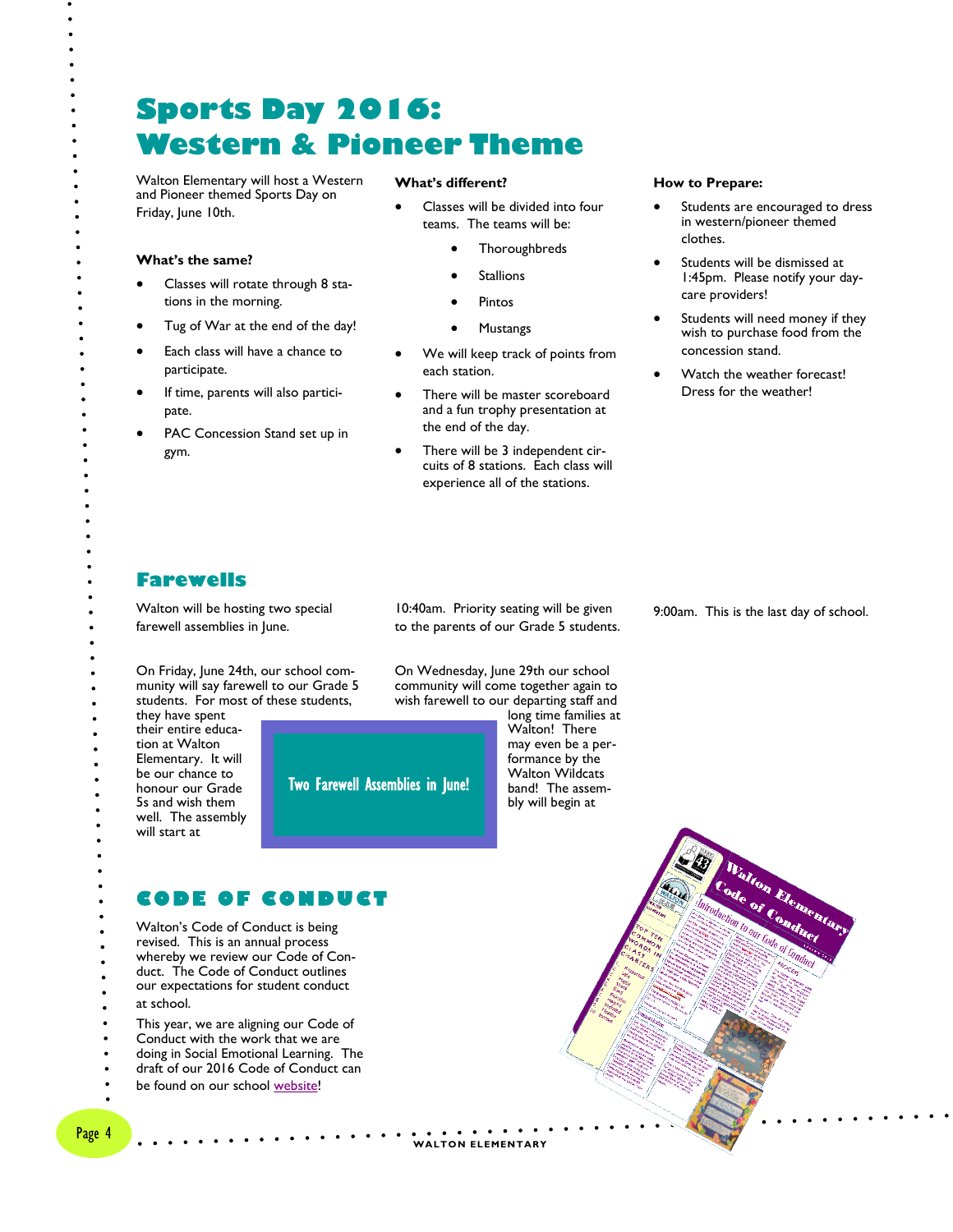## the Walton Wildcats at the District Track Weet!





Thanks to Mrs. Sadowski and all of the coaches for planning a successful Track and Field season! 87 Walton Wildcats represented our school at the annual District Track and Field Meet on May 25th.







#### **Youth Chinese Test**

On Saturday, May 21st, 38 Walton students wrote the YCT at the Confucius Institute. The results will give us an idea of how our students and program are doing. Thanks to Winsey Choi and the Confucius Institute for sponsoring the test! Students in Grade 4 and 5 participated this year. The YCT is the same test used by the Edmonton Public Schools to assess their Mandarin Bilingual Program.

#### **News from Around Walton!**

#### **Congratulations Mr. Finlay!**

We are happy to share that Mr. Finlay welcomed a new baby boy Matteo to their family on May 26th at 8 lbs 15 oz. Congratulations Mr. Finlay!

#### **Curriculum Info Night!**

Forty parents joined our teachers to share our learning of the revised curriculum on May 19th. We looked at Curricular Competencies; Core Competencies: First People's Perspectives and the impact on the Mandarin Bilingual program. We jammed 20 hours of inservice into 1 hour! Thanks to Mrs. Sadowski, Mr. Chiang, Mrs. Denton and Ms. Evans for their presentations.

#### **Welcome to Kindergarten**

Walton Elementary welcomed 60 new kindergarten students and their families on May 18th! Thanks to the Walton PAC and staff for hosting our introductory event!

#### **Richmond School Yard Society Garden Project Continues in 2016-2017**

Thanks to the Walton PAC and Ian Lai for hosting a fantastic Garden Program this year! Students from Mrs. Dupuis, Ms. Cui, Ms. Howells and Ms. Biedka's classes participated.

Next year, the program will continue. Ms. Howells, Mrs. Dupuis, Ms. Cui and Mrs. Dane have volunteered to participate next year!